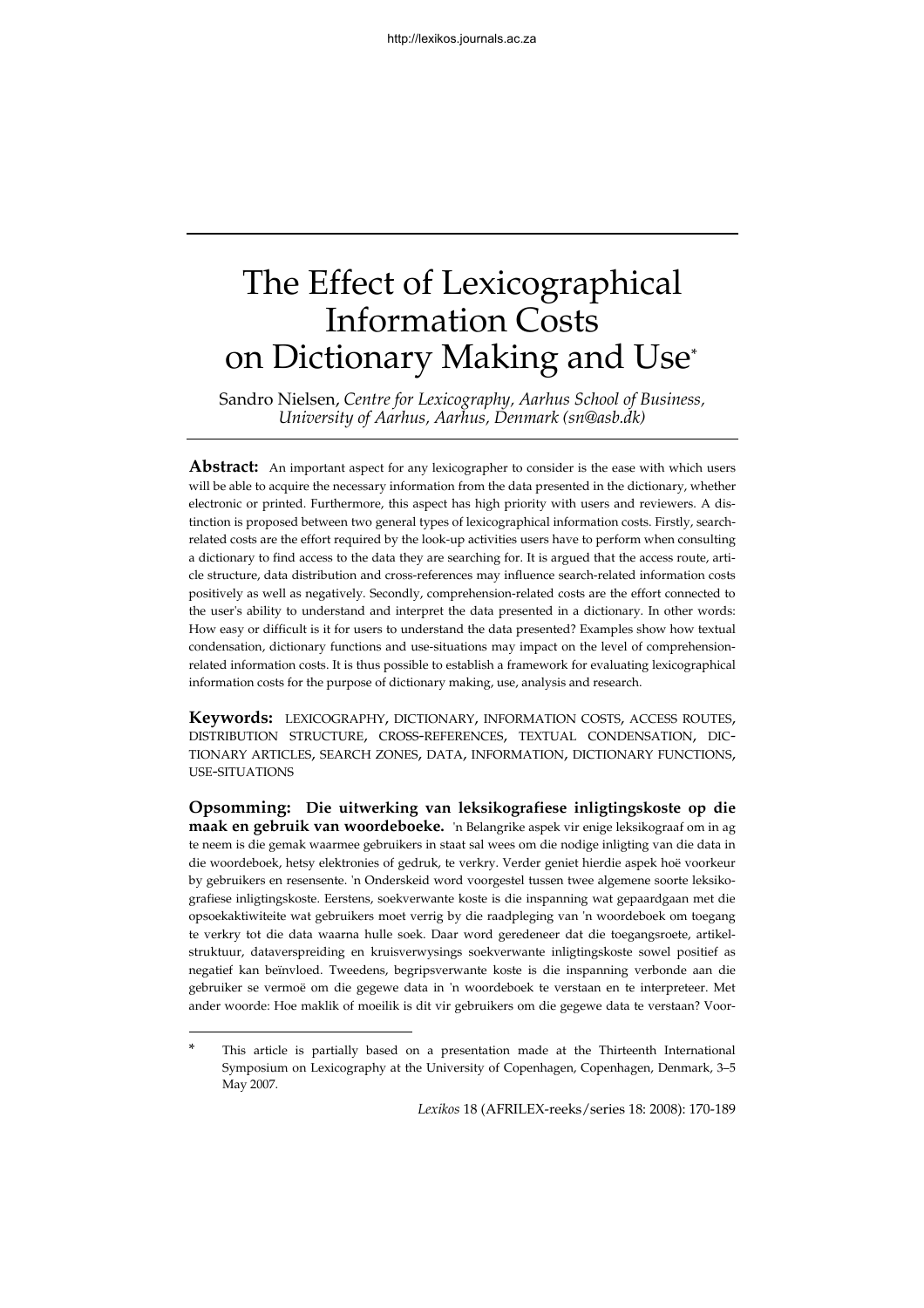beelde toon hoe tekstuele verdigting, woordeboekfunksies en gebruiksituasies 'n uitwerking kan hê op die vlak van begripsverwante inligtingskoste. Dit is derhalwe moontlik om 'n raamwerk te skep vir die beoordeling van leksikografiese inligtingskoste vir die doel van die maak, gebruik, ontleding en ondersoek van woordeboeke.

**Sleutelwoorde:** LEKSIKOGRAFIE, WOORDEBOEK, INLIGTINGSKOSTE, TOEGANGS-ROETES, VERSPREIDINGSTRUKTUUR, KRUISVERWYSINGS, TEKSVERDIGTING, WOORDE-BOEKARTIKELS, SOEKSONES, DATA, INLIGTING, WOORDEBOEKFUNKSIES, GEBRUIK-**SITUASIES** 

# **1. Introduction**

When we consult dictionaries we are in effect seeking knowledge, but acquiring knowledge involves costs, whether we are aware of it or not. The costs involved in searching for data and in reading texts will always be present but are often so insignificant that they go unnoticed. Authors may have adapted their writings to a particular audience and to specific types of reading situations. It is not uncommon to find children's editions of books originally written for adult readers, which have been adapted for children in a language they can understand, for instance the *Encyclopedia Britannica 2007 Children's Encyclopedia.* The publishers have realized that children up to a certain age will not be able to read and understand the adult edition of the encyclopedia properly; children do not consult the *Encyclopedia Britannica* for adults because it is too difficult to read and understand.

We have all been in a situation where, after having consulted a dictionary, we feel let down because the dictionary did not provide the expected help. One of the reasons for our unhappiness with the result of our consultation may be that we did not acquire the information we hoped we would gain by looking up a word in the dictionary. The lack of knowledge development is usually caused by a range of factors, and it is important to be aware of these when working with dictionaries. In this article, I will look at some of the factors that may frustrate the process of consulting dictionaries. This involves an examination of the communicative role of dictionaries and the laying of a theoretical foundation of the relation between their data and the information users may acquire. I will then address factors that may lead lexicographers to choose more carefully between several options when making relevant decisions for the planning and compilation of a dictionary.

#### **2. Dictionaries in the communication process**

Dictionaries may be regarded as elements in a communicative framework. Lexicographers have written a number of texts collected in individual dictionaries for the purpose of helping users by sharing knowledge. Bergenholtz, Tarp and Wiegand (1999: 1763) suggest that a dictionary is not a text in itself but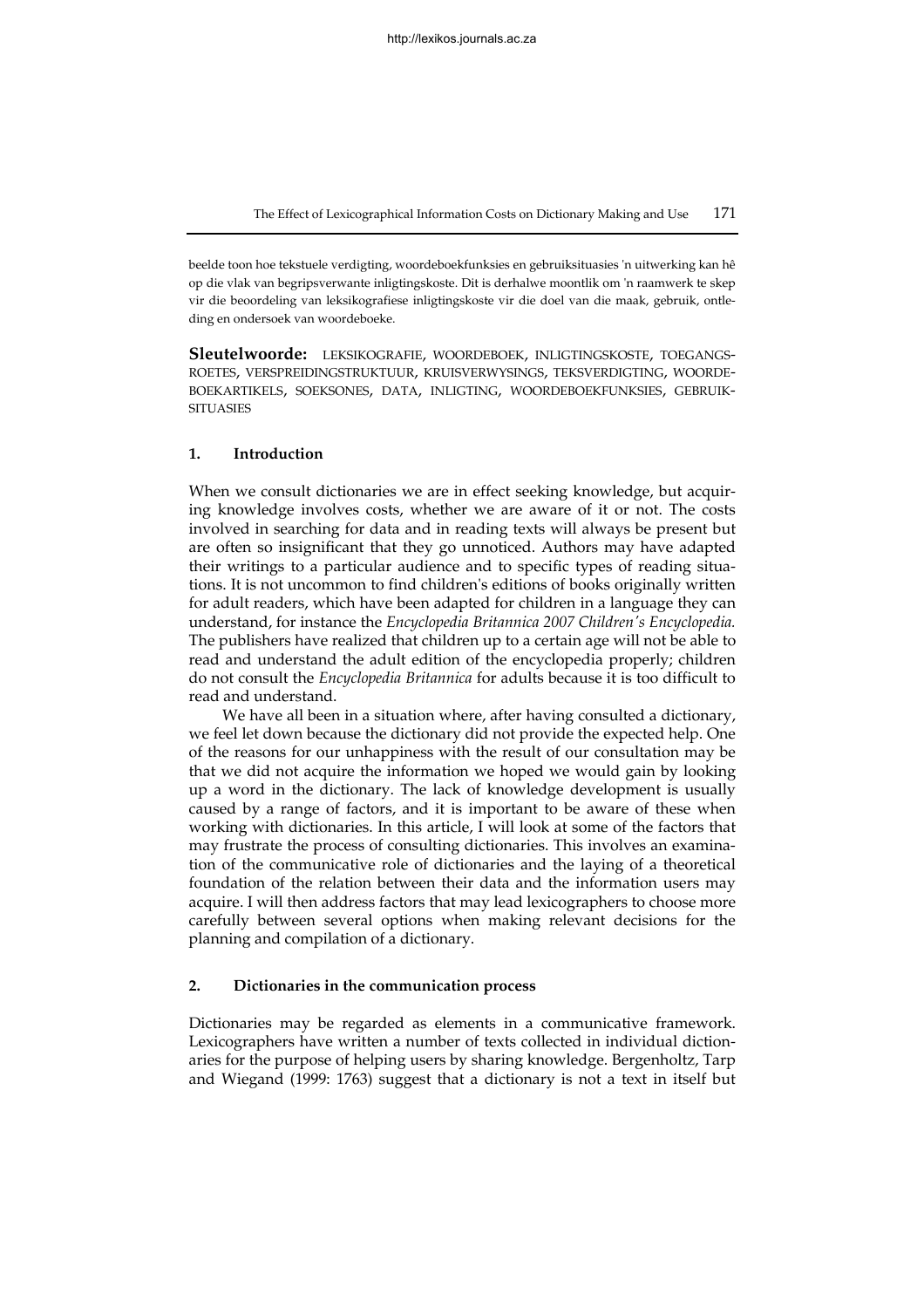rather a collection of text types or text genres with different communicative functions. It can be argued that the communication process starts when users formulate questions to which they seek answers in their dictionaries and ends when they have found the answers or not. However, it is important to note that users often see the texts in a dictionary as typical examples of a one-way communication: lexicographers communicate data to dictionary users but do not engage in an instant dialogue, nor intend to do so. This is wholly true of printed dictionaries where no one expects lexicographers and users to enter into dialogues during ongoing acts of consultation. Some dictionaries invite users to contact lexicographers or publishers if they have any comments, but this does not form part of specific consultative acts in which users seek immediate help.

It is debatable whether electronic dictionaries allow users to enter into dialogues with lexicographers. Many intranet and internet dictionaries allow users to contact their lexicographers, but whether they receive a reply, and, if so, when, is uncertain. At present, it is fair to say that no electronic dictionaries allow users to enter into direct dialogues with lexicographers in specific instances of consultation so that, during an ongoing act of consultation, users can ask clarifying questions and receive answers immediately. If dialogues are established they will occur after the consultative acts have ended. The future development of interactive online systems may change the dictionary environment, but until then, users are unlikely to regard dictionary consultation as a two-way communication. Lexicographers should take this restricted communicative framework into consideration when planning and compiling dictionaries in order to help users.

#### **3. What are lexicographical information costs?**

The costs of acquiring information are generally a natural part of the process and therefore we do not notice them. However, if they do not form part of the natural process they interrupt it, thereby becoming salient, causing users to notice them. In order to establish a workable basis for analyzing the ease or difficulty facing users of dictionaries in their attempts to find help, it is necessary to determine the types of costs involved. Economists were some of the first to use and analyze the concept of information costs, applying it in business economics and in management theory. Example 1 contains a general definition:

#### **information cost**  The cost to an organisation of obtaining knowledge of its business environment.

#### **Example 1:** Article from *Routledge Dictionary of Economics* (2002).

At first glance, the emphasis in Example 1 appears to be on costs measured in monetary terms, but the concept is somewhat wider. As pointed out by Casson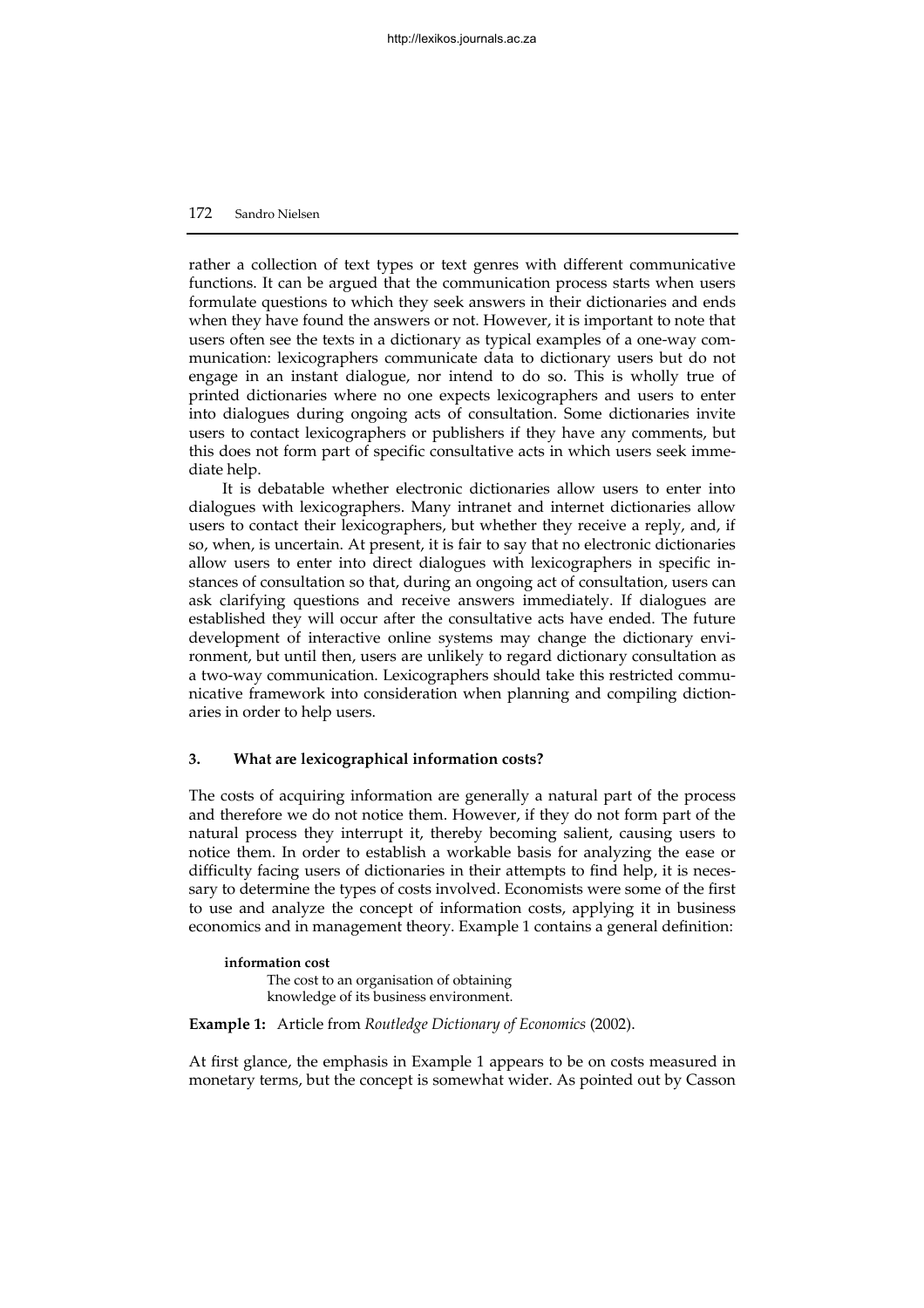(2000: 117-122), information costs include what may be called *temporal costs*, i.e. the time spent searching, looking up and understanding data in addition to *pecuniary costs* incurred in appraising and planning activities, exchanging information, and verifying data. Even though this perspective has an economic bias, information costs are also relevant in non-economic settings.

The concept of information costs has come to be used outside economic and management contexts, for instance in information theory, which is reflected in the following definition:

#### **information costs**

 The costs of acquiring, processing, and using information, part of the costs associated with any type of decision, including a decision how to vote.

#### **Example 2:** Article from *Texas Politics* (2007).

Example 2 contains two important points: (a) information costs are part of acquiring information; and (b) information costs are part of processing the relevant data. The definition introduces a third element, which may be referred to as *intellectual costs*, i.e. the mental efforts involved in processing the data. Applied to dictionary consultation, this means that it involves costs to obtain the assistance sought from dictionaries, and to decode the data for finding a useful interpretation.

Lexicographers should carefully consider the ease with which users will be able to find help from their dictionaries. One way of dealing with this issue is to attempt to adapt the concept of information costs to lexicography because dictionaries are carriers of texts. For the purposes of dictionary compiling, use, analysis and research, Nielsen (1999: 111) defines *lexicographical information costs* as the effort that a user believes or feels is associated with consulting a dictionary, an article or any other text part of a dictionary. For the user the important point is the relation between the anticipated information costs and the anticipated information value, i.e. the user's gain from consulting a dictionary in a given consultative act.

Lexicographical information costs may be divided into two distinct types. First, *search-related information costs* are the costs (i.e. effort) related to the lookup acts users have to perform when consulting a dictionary in order to gain access to the data for which they are searching. The more acts the user has to perform to reach the target, the more significant will be the costs, and so will be the risk of going wrong at one or more steps in the search process. The very design and structure of the dictionary may contribute to keeping lexicographical information costs at a low level, as an inappropriate design and structure may lead to high or increasing information costs. De Schryver (2003: 173-182) provides a good account of search options in electronic dictionaries, and typical examples of situations involving search-related information costs comprise: cross-references included without any clear purpose; the number of individual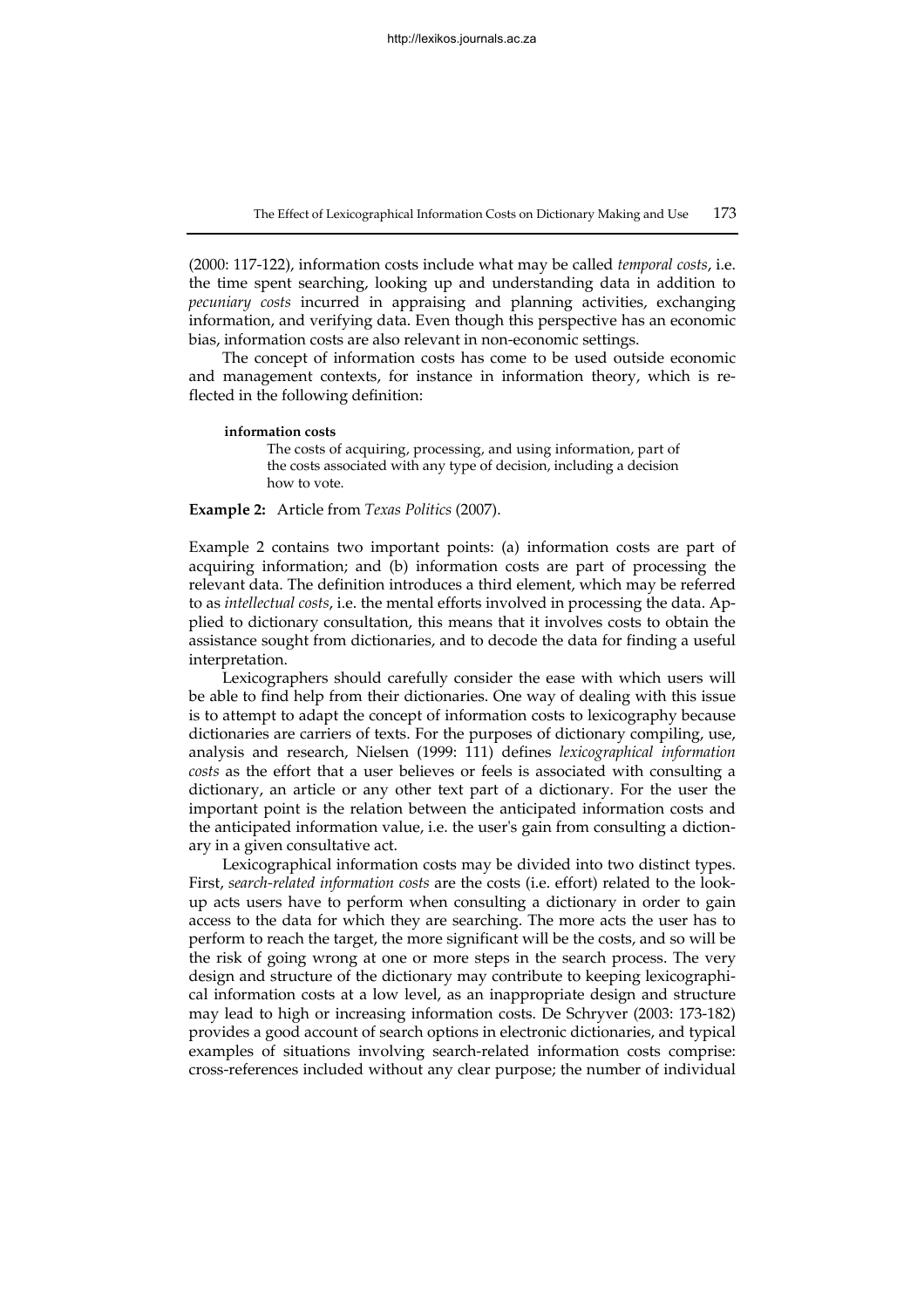steps necessary in the look-up process (in printed and electronic dictionaries) before the sought goal is reached; the need for scrolling the screen to find a specific item; and the possibility of searching for a specific word instead of scrolling a long list.

The search options available in electronic dictionaries directly affect the users' perception of costs associated with finding help to solve their problems. It is important to users whether they can only search for full, lemmatized terms, whether they can also search for parts of lemmatized terms (e.g. 'begins with', 'ends with' and 'includes'), or whether they can search for full and partial terms in any part of dictionary articles (e.g. in definitions and in collocations) as well as in the outer texts, such as subject-field components, style guides and different kinds of tables. The above examples may lead some to conclude that all lexicographical information costs are inherently quantitative and temporal in nature, but this is not the case.

The second type of lexicographical information costs may be described as having a qualitative nature. *Comprehension-related information costs* are the costs (i.e. effort) related to the user's ability to understand and interpret the data presented in a dictionary. In other words: How easy or difficult is it for users to process the data in the dictionary? This is directly related to the factual and linguistic competence of users and the way in which the data are presented. The wording and presentation of data in the articles, for instance a high degree of textual condensation in definitions, may increase the information costs. It is clear from the above description of lexicographical information costs that the concept relates to the search for and interpretation of texts or text parts in dictionaries, but it is relevant to determine its sphere of application.

The scope of application is generally the dictionary as a whole, i.e. the entire collection of text types or text genres. However, lexicographical information costs do not directly apply to all of these text components. Tarp (1998: 122- 131) distinguishes between *lexicographical components*, which are related to the use and functions of dictionaries, and *extra-lexicographical components*, which are not related to the use and functions of dictionaries. Examples of components irrelevant to the use and functions of dictionaries are acknowledgements, picture credits, eulogistic forewords (such as that found in the *Oxford Advanced Learner's Dictionary*), and single user licence agreements for accompanying CD-ROMs (such as that found in the *Longman Dictionary of Contemporary English*). In the context of lexicographical information costs, only lexicographical components warrant attention, the following being some of the most important:

- Front matter: user guide, subject-field component, writing guide
- Wordlist: articles, inserts
- Back matter: appendices

It follows from this that lexicographers should see their dictionaries as collections of interrelated texts. The above list uses the traditional terminology appli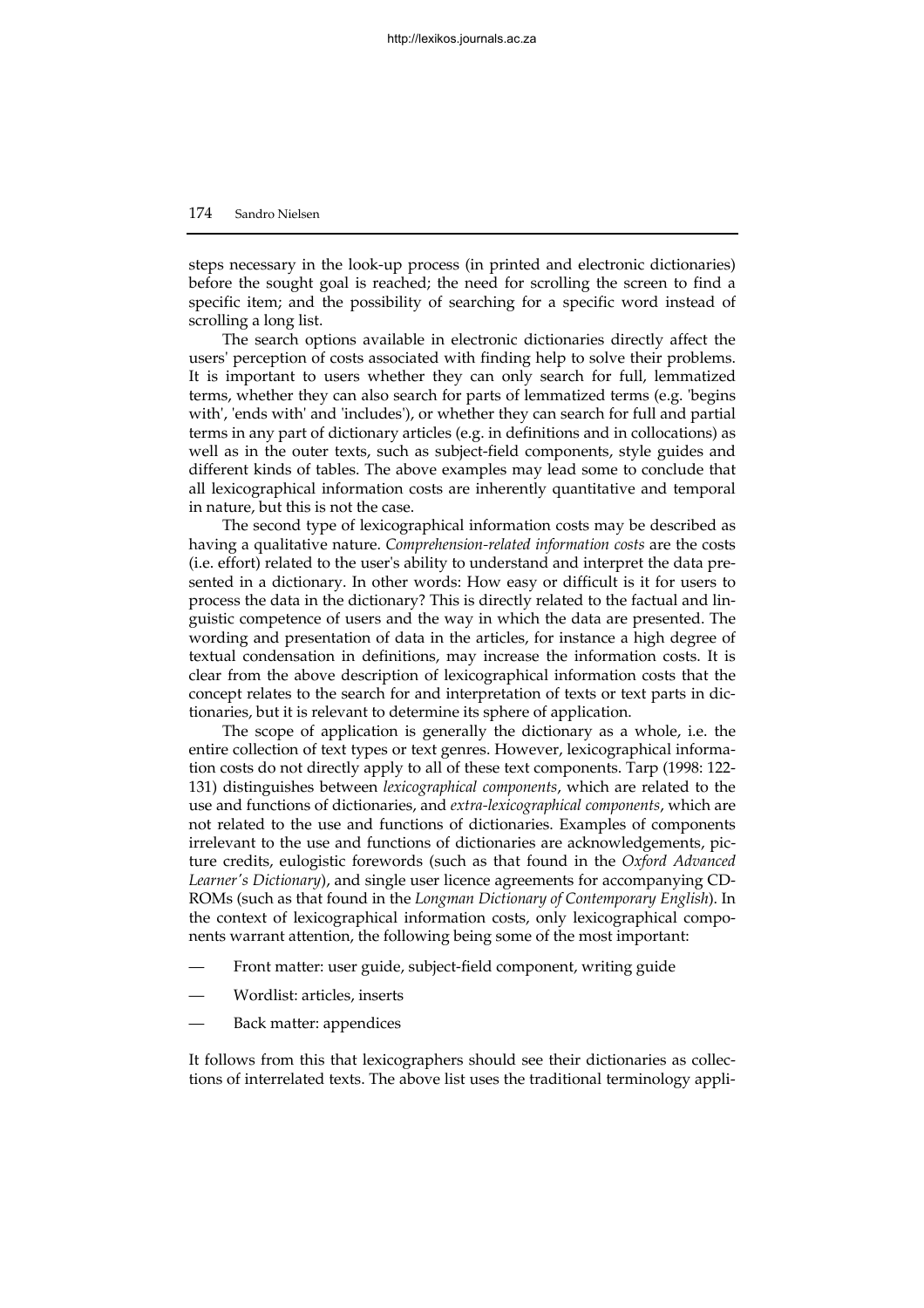The Effect of Lexicographical Information Costs on Dictionary Making and Use 175

cable to printed dictionaries, but this does not exclude electronic dictionaries. On the contrary, authors and users of CD-ROM, intranet and internet dictionaries are also affected by lexicographical information costs as these types of reference works normally each contains several lexicographical components, though their actual positions in relation to the wordlist are difficult to determine. As argued in Nielsen (2006: 10-18), this means that outer texts such as the user guide should be easy to read and actually show how users may find the data presented in the dictionary. For instance, a user guide containing a balanced combination of visual keys and supporting text is usually easier to read and understand than one written in a condensed, straight-text mode. Similarly, the user guide should explain why the different lexicographical components are included, how they supplement each other, and how the components support the functions of the dictionary.

The discussion so far indicates that the use of dictionaries is not cost free and that it is impossible to eliminate information costs. These costs, however, can be minimized. Furthermore, dictionaries are not merely wordlists with adjunct texts but collections of interrelated texts supporting use and functions. Finally, it should be appreciated that a user's choice of dictionary depends on the relation between the expected information costs and the expected informative value when consulting a dictionary. Every time we consult dictionaries for help, we usually have a favourite dictionary, which we consult before any other. The question then is: what is actually in the dictionary?

# **4. An important distinction between data and information**

In our daily lives, we normally use the two words *data* and *information* interchangeably. Nevertheless, when we examine, describe, use and analyze dictionaries in an academic or a professional context it is important to distinguish between the two. As argued by Wiegand (2000a: 22-25; 2005: 216), a dictionary does not contain information, but data that users can convert into information through a mental process and thereby satisfy their needs for help in a given situation. This distinction is also relevant to the discussion of lexicographical information costs, because it sheds light on the way in which users read and understand what is available in dictionaries. Many people have attempted to define data, Example 3 providing a generally accepted definition.

**data** 

 any representation such as characters or analog quantities to which meaning is, or might be, assigned.

**Example 3:** Article excerpt from *Dictionary of Banking and Financial Services* (1985).

This definition indicates that data items do not carry information, but that meaning may be assigned to them. According to Liu (2000: 1), 'information is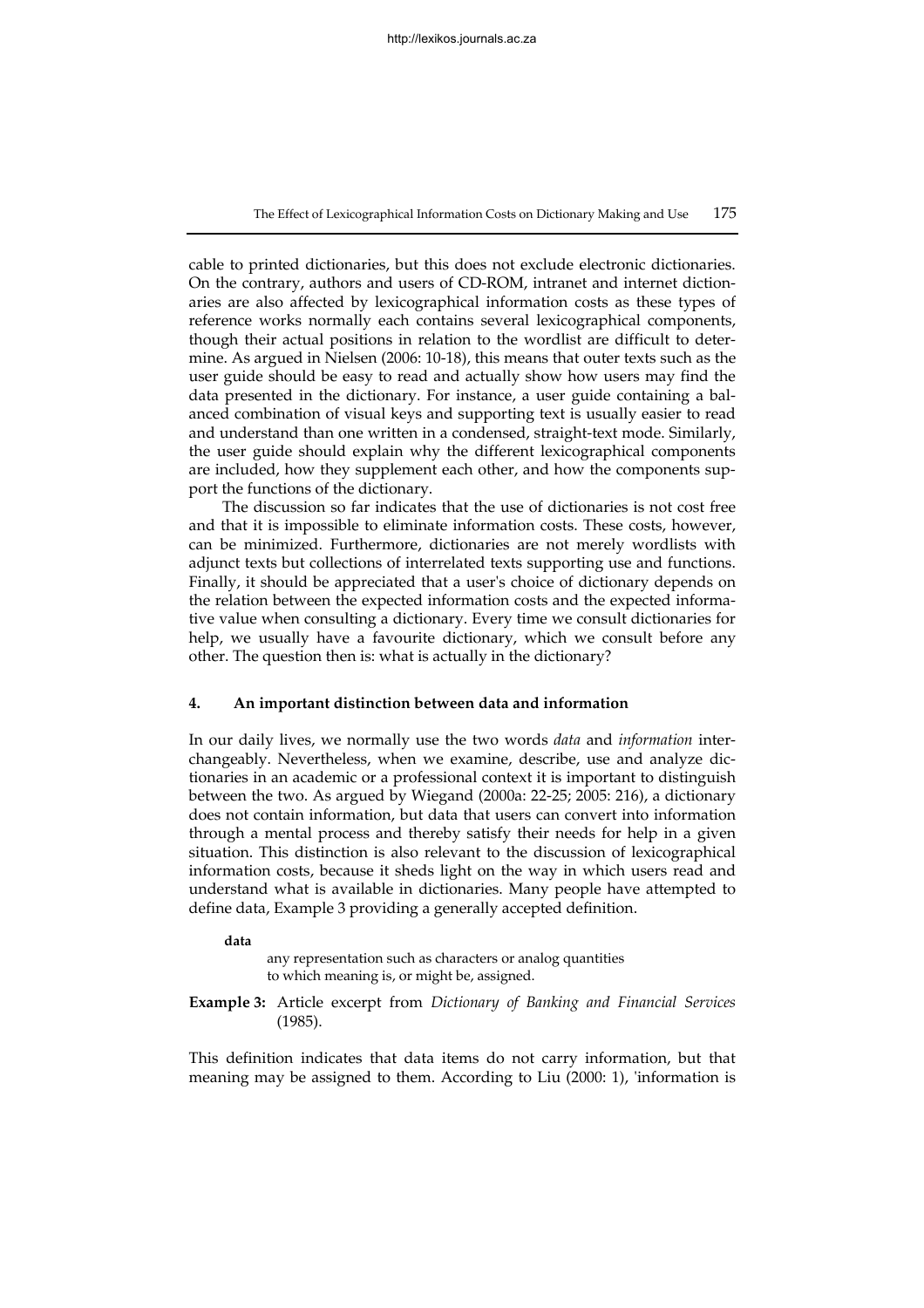processed data that has meaning to its users' and 'all information is "carried" by signs of one kind or another'. By analogy, this means that lexicographical data may be treated as semiotic signs carrying information. When this is assumed, several theoretical approaches are available. It is difficult to say which is the right approach, but Peirce (1992) offers one that specifically deals with the process of assigning meaning to signs through the interplay between what is referred to as universal categories. Peirce (1992: 296) describes the three universal categories called firstness, secondness and thirdness as follows:

First is the conception of being or existing independent of anything else. Second is the conception of being relative to, the conception of reaction with, something else. Third is the conception of mediation, whereby a first and second are brought into relation.

Merrel (2000: 32-33) applies the universal categories to various genres, including poetry and art, on the premise that firstness is possibility, secondness is actuality, and thirdness is potentiality, probability or necessity. Based on his application of Peirce's universal categories to texts, the following is an attempt to describe how meaning is assigned to lexicographical data:

- (a) A sign is a representation on paper/screen and has the possibility of meaning something to someone.
- (b) The actual reading of the sign by the dictionary user creates one or more relations between the sign and the user/reader triggering something in the user's mind.
- (c) The user's reading of the sign and his mindset, his experience and conventions combine to establish a meaning of the lexicographical sign.

This description of data as signs involves two important aspects. Firstly, it can help to understand why different users may interpret the same text or text part differently, depending on their mindsets, experience and the conventions they know and apply. Secondly, data items expressed as signs may take different forms, for instance numerical figures, alphabetical letters, strings of graphemes, graphical representations, symbols, icons and textual suprasegments. I suggest that lexicographers should take both aspects into consideration when writing their dictionary texts with a view to easy consultation. By their very nature, lexicographical information costs cannot be eliminated, but it is appropriate to look at some factors that may help to keep them at a reasonable level.

## **5. Article structures may reduce information costs**

The access route to the data in dictionaries may reduce or increase lexicographical information costs. As shown in section 3, the wordlist and outer texts fall within the scope of information costs and the individual lexicographical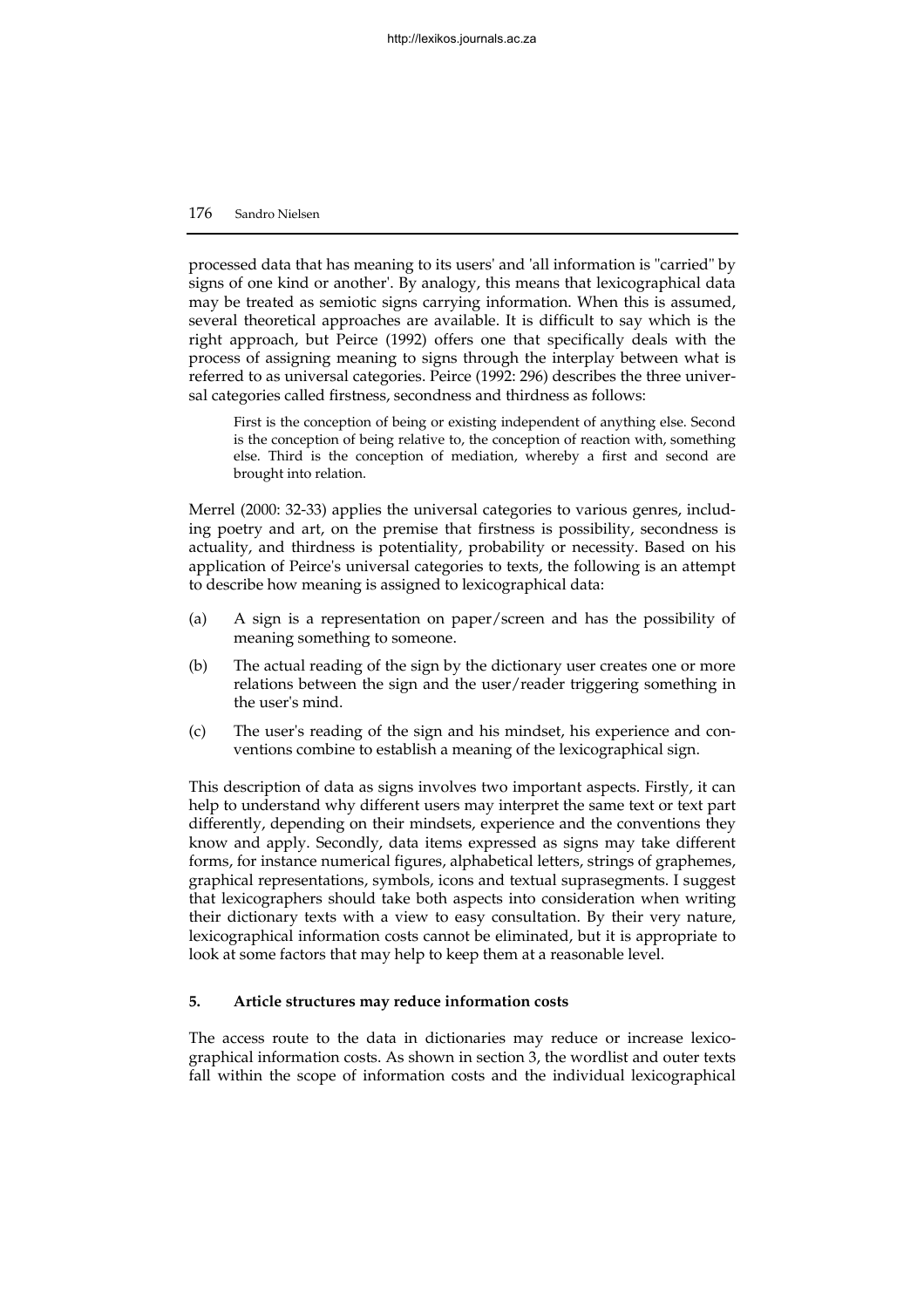The Effect of Lexicographical Information Costs on Dictionary Making and Use 177

components belong to different text genres. This means that the access structure applying to one component may differ from that applying to another. The central component of a printed dictionary is the wordlist and the end result of a successful search is a text, usually a dictionary article. Most CD-ROM and many online dictionaries are exclusively or substantially based on printed dictionaries whose data have been transferred to electronic media. Consequently, the outcome of a successful search in these dictionaries is usually also a text in the form of an article. Advanced online dictionaries may not have wordlists but databases in which the search is conducted electronically and the result of a successful search may be a screen representation of data, including photographs and video footage, collected from various places in the databases. Nevertheless, it seems reasonable to say that many search results are presented as text in online dictionaries, though perhaps not as dictionary articles proper.

Users place easy and quick access to data items in articles high on their list of priorities. By using standardized article structures in dictionaries, lexicographers make it easy for users to familiarize themselves with the layout of articles. They may divide the text of an article into fields, or zones, that each contains a specific type of data. Users can easily navigate their way through such standardized articles because it involves less effort or incurs a lower cost to find what they are looking for, or to realize that what they are looking for is not in the article.

Each article in a dictionary is different from all other articles, but they may be analyzed using the same approach to access. Wiegand (2000b: 259 et seq.) suggests that articles may be analyzed in terms of search zones, which are relevant when considering search-related information costs. This may be illustrated on the basis of the following article:

**final dividend** 

 $\langle a, \text{the}, -\text{s} \rangle$ 

#### **endeligt udbytte**

〈et; det endelige udbytte, endelige udbytter, de endelige udbytter〉

#### **Definition**

 Final dividend is remaining dividend payable at the end of the financial year. The final dividend constitutes the difference between any interim dividend paid during the year and the total dividend declared at a company's annual general meeting.

#### **Collocations**

 • declare final dividend of 10% deklarere endeligt udbytte på 10% • recommend a final dividend of 9.5% foreslå et endeligt udbytte på 9,5% • entitled to the 2006 final dividend berettiget til endelig udbytte for 2006 • proposed final dividend forslag til endeligt udbytte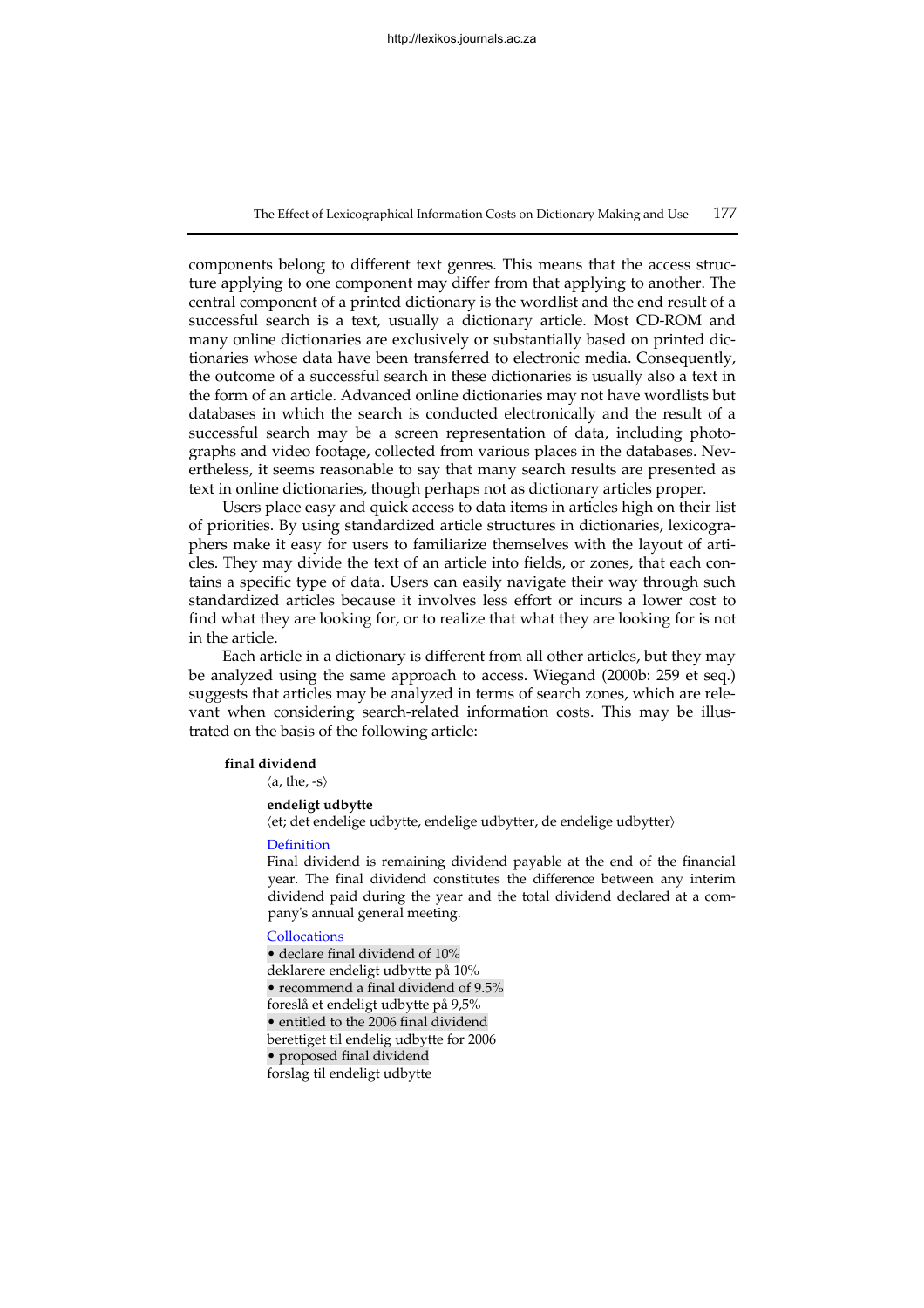#### See also: interim dividend

#### **Example 4**: Article from *English–Danish Accounting Dictionary* (2005-2008).

This article comes from an online English–Danish accounting dictionary, hence the somewhat expanded layout. A closer study shows that it has been divided into separate search zones based on the types of data they contain. The data should be presented as separate search zones within which the user can easily look for individual data items. The way to create search zones in a dictionary article is to make sure that the article text does not appear as a long, unbroken chain of words, signs, etc. This may be achieved by using various structural indicators as signposts such as blank space at the end of a line, typographical symbols, icons, italics and boldface. One result is that users may save time by proceeding directly to the relevant search zone without having to go through the article from the beginning until they reach the zone containing the data they are looking for.

The search zone structure in Example 4 is vertical because all search zones are placed so that they are either above or below one or more other search zones. The first search zone contains the lemma and the item showing the inflectional paradigm; the suprasegmental feature boldface is used as a search zone indicator. Search zone two is made up of the Danish equivalent and the item indicating the inflectional paradigm; boldface is again used as a search zone indicator. The third search zone contains the English definition and is introduced by the headline 'Definition' in a different colour (in this case blue). Search zone four presents the English collocations and phrases and their Danish translations. Again a headline 'Collocations' in a different colour is used as search zone indicator. The fifth search zone has a cross-reference to another lemma, the headline 'See also' in blue functioning as search zone indicator. Users can click on the cross-reference address and be linked directly to the article **interim dividend**. The blank space after the last line of the zone and a blank line between zones mark the end of each search zone.

Some of the search zones in Example 4 are divided into subzones that may facilitate access to the data and reduce temporal costs. For example, the first search zone is divided into two subzones, the first consisting of the boldface lemma followed by the grammatical data within angle brackets. Search zone four contains collocations and phrases in four separate subzones, each introduced by a bullet and with the English collocations against a grey background as signpost. Finally, the overall search path users have to follow consists of the search zone indicators, is positioned vertically and is margined to the left of the article. If the text had been written as a long, unbroken chain of words, signs, etc., the search path would have been sinuous. Even though the article in Example 4 comes from an online dictionary, this description shows that it is possible to analyze the elements of articles in printed and electronic dictionaries in terms of textual topology, search zones and subzones and to arrange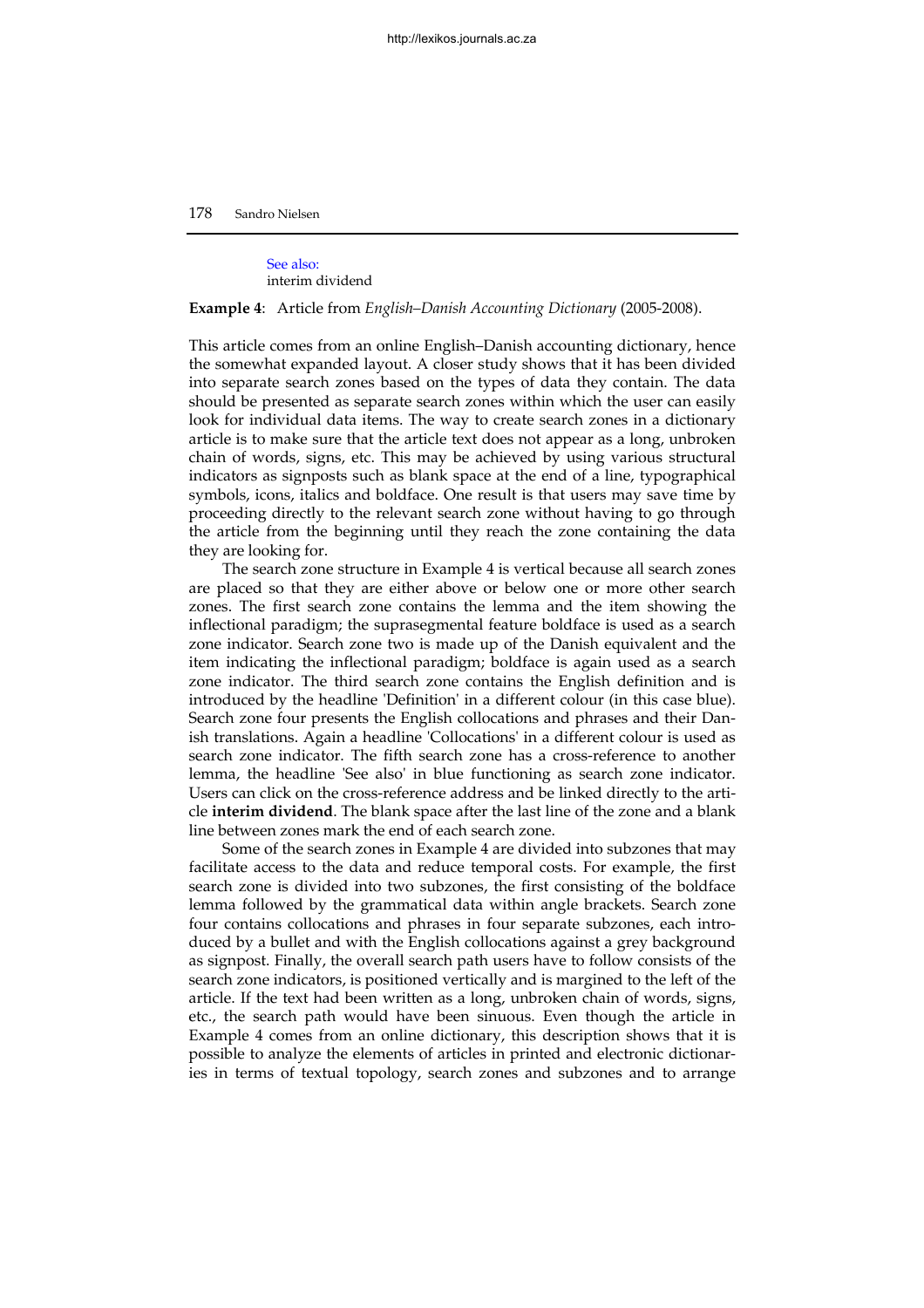these elements in such a way as to ensure the continuity of the article text and easy access to the data.

Search-related information costs are related to the lexicographical signs introduced in section 4. Signs may appear in various shapes and forms but their meanings depend on the knowledge and experience of readers as well as the conventions they know and apply. For instance, the use of bullets to signpost the beginning of a collocation or phrase is a convention established by the lexicographers of the *English–Danish Accounting Dictionary* and has to be learnt by users of this particular dictionary. Other lexicographers may employ other signposts in their dictionaries. A blank at the end of search zones is a more widely used sign in dictionary articles and may be said to be a generally applicable convention. The use of a suprasegment, for instance boldface, to signpost the lemma is perhaps a universal convention and known by all users of dictionaries. Users generally widen their experience as they consult different dictionaries and thereby familiarize themselves with common and universal signs and conventions, whereas dictionary-specific signs and conventions will have to be learnt on a case-by-case basis. By properly using such signposts in articles, lexicographers can keep the search-related information costs at a low and reasonable level.

#### **6. Dictionary functions and use-situations as benchmarks**

Properly arranged textual structures may well facilitate the access to lexicographical data but they do not guarantee the easy understanding of data. The study of comprehension-related information costs generally involves what may be called a qualitative approach. Users reading the data presented in dictionaries need to process these data into information useful to them. The question is what factors to take into account when studying the various reasons causing the information generating process to be more or less costly. One way in which to analyze and evaluate information costs is to relate the data to the functions of dictionaries. In order to do this, it will be necessary to take a closer look at the functions of dictionaries and the needs of users. The function of dictionaries is to provide assistance to particular user groups with specific characteristics in order to cover the needs that arise in specific types of use-situations. The types of use-situations allow lexicographers to distinguish between two overall functions.

Bergenholtz and Nielsen (2006: 286) suggest that dictionaries may be designed to deal with two general types of functions. Firstly, *communication-orientated functions* are those that assist users in solving problems related to the understanding of texts, the production of texts and the translation of texts. For example, in an ongoing written or spoken act of communication between two or more persons a communication-related problem arises and the interlocutors consult a dictionary in order to find help. Secondly, *cognition-orientated functions* are those that provide general and encyclopedic information, special informa-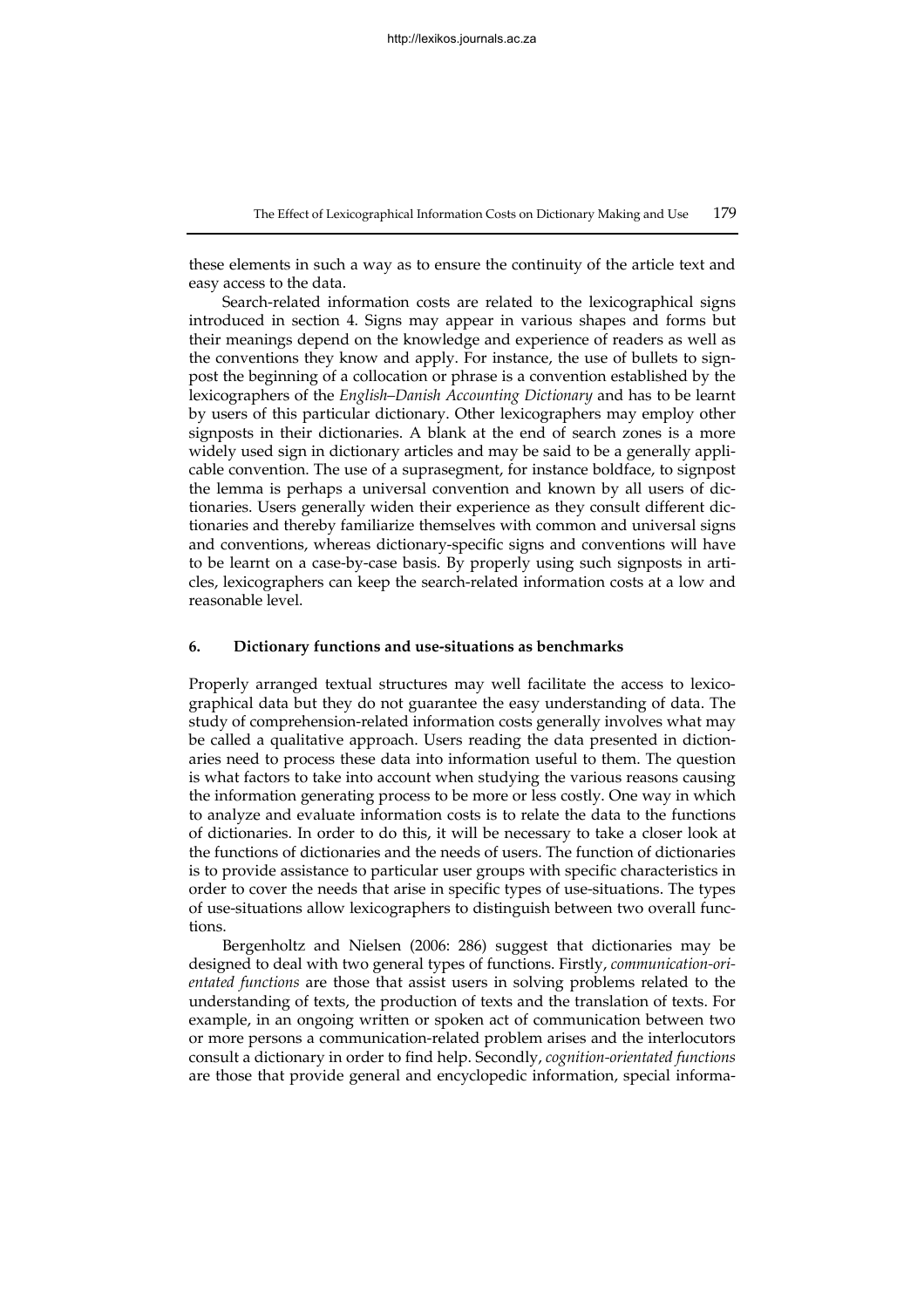tion about a topic, or information about language in general or in specific contexts. Unrelated to any ongoing communication situation, a person may want to obtain additional information on a topic such as general cultural information or specialized information concerning an issue within a particular subject-field. In order to find help in such situations, we often consult dictionaries because we think that they can help us solve our problems.

In order to meet the needs of users in specific types of use-situations, lexicographers should consider profiling user groups. Bergenholtz and Nielsen (2006: 285) provide the following list of characteristics lexicographers may take into consideration in an attempt to match user needs and dictionary functions:

- Which language is their native language?
- At what level do they master their native language?
- At what level do they master a foreign language?
- How extensive is their experience in translating between the languages in question?
- What is the level of their general cultural and encyclopedic knowledge?
- At what level do they master the special subject field in question?
- At what level do they master the corresponding LSP in their native language?
- At what level do they master the corresponding LSP in the foreign language?

There may be other relevant types of characteristics for a particular dictionary which do not all apply to all dictionaries, but those listed above are the most important for profiling a specific user group. The important point is that the relation between dictionary functions, user needs and use-situations may serve as benchmarks for assessing comprehension-related information costs, because they can act as standards against which to compare the costs involved.

The real needs of users directly affect the practical work of lexicographers. Laypersons using specialized dictionaries have characteristics, i.e. factual and linguistic competences, differing from those of experts using the same or similar dictionaries. One way of dealing with this is to present the data in ways adapted to the intended user groups. As indicated in section 3, this applies to all lexicographical components. Bergenholtz and Kaufmann (1997: 115-116) illustrate how definitions may be adapted to the user profile of an electronic dictionary of gene technology.

One advantage of electronic dictionaries is that they may allow users to select particular functions for specific groups of users. A layperson having difficulties understanding a newspaper article or a popularized book on gene technology may seek help in a dictionary. He/she needs to know what a gene is. Having found an electronic dictionary designed to help laypersons understand texts, he/she searches for the word *gene* and finds the following result: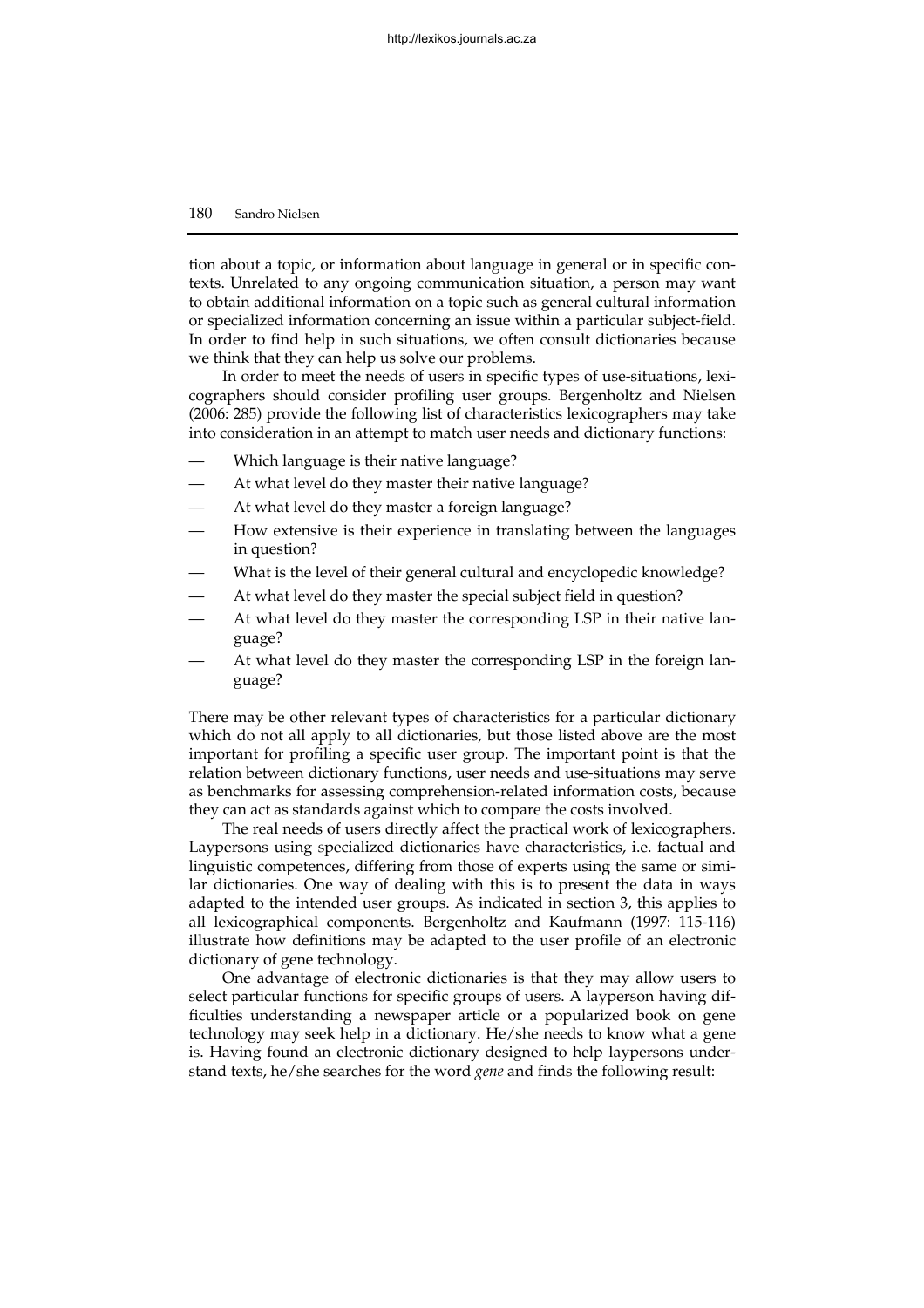**gene** 

 the basic unit of inheritance which is transmitted from parents to offspring.

**Example 5:** Imaginary dictionary article helping laypersons understand texts on gene technology.

The article in Example 5 presents the data in a way that is as easy as possible for laypersons to understand. It is factually correct, devoid of technical jargon and should help users to follow texts in which the term *gene* occurs. In contrast, user profiles of experts and semi-experts show that these user groups have factual and linguistic competences different from those of laypersons and therefore have different needs. A semi-expert may have difficulty understanding a highly scientific text on gene technology and wants to know what a gene actually is. He/she consults the same electronic dictionary and selects a set-up for semi-experts wanting help to understand texts. Example 6 shows the result of his/her search.

**gene** 

 A gene is a DNA sequence ending an mRNA (protein), tRNA or rRNA.

**Example 6:** Imaginary dictionary article helping semi-experts understand texts on gene technology.

The definition in Example 6 is quite different from that written for laypersons. It uses the correct scientific terms, which makes it impossible for laypersons to understand. The comprehension-related information costs for laypersons are prohibitive, whereas they are reasonable for experts and semi-experts. The factual and linguistic competences of intended user groups and their needs in different use-situations directly affect dictionary functions and the ways in which lexicographical data should be presented. Moreover, a reasonable level of comprehension-related information costs does not hinge on definitions being short or long; the definitions belong to different text genres. The relationship between dictionary functions, user needs and use-situations may therefore be used as benchmarks in assessing comprehension-related information costs.

## **7. Textual condensation may increase information costs**

The condensation of lexicographical texts or text parts directly impacts on the process that converts data into useful information. The immediate effect of textual condensation is the reduction of the length and the number of characters of natural sentences or sentence parts for the purpose of saving space. A typical example is the use of the tilde, or swung dash, to replace the lemma inside the article text, usually in collocations and phrases. Lexicographers have a range of options to choose from when condensing texts, Wiegand (1996: 139)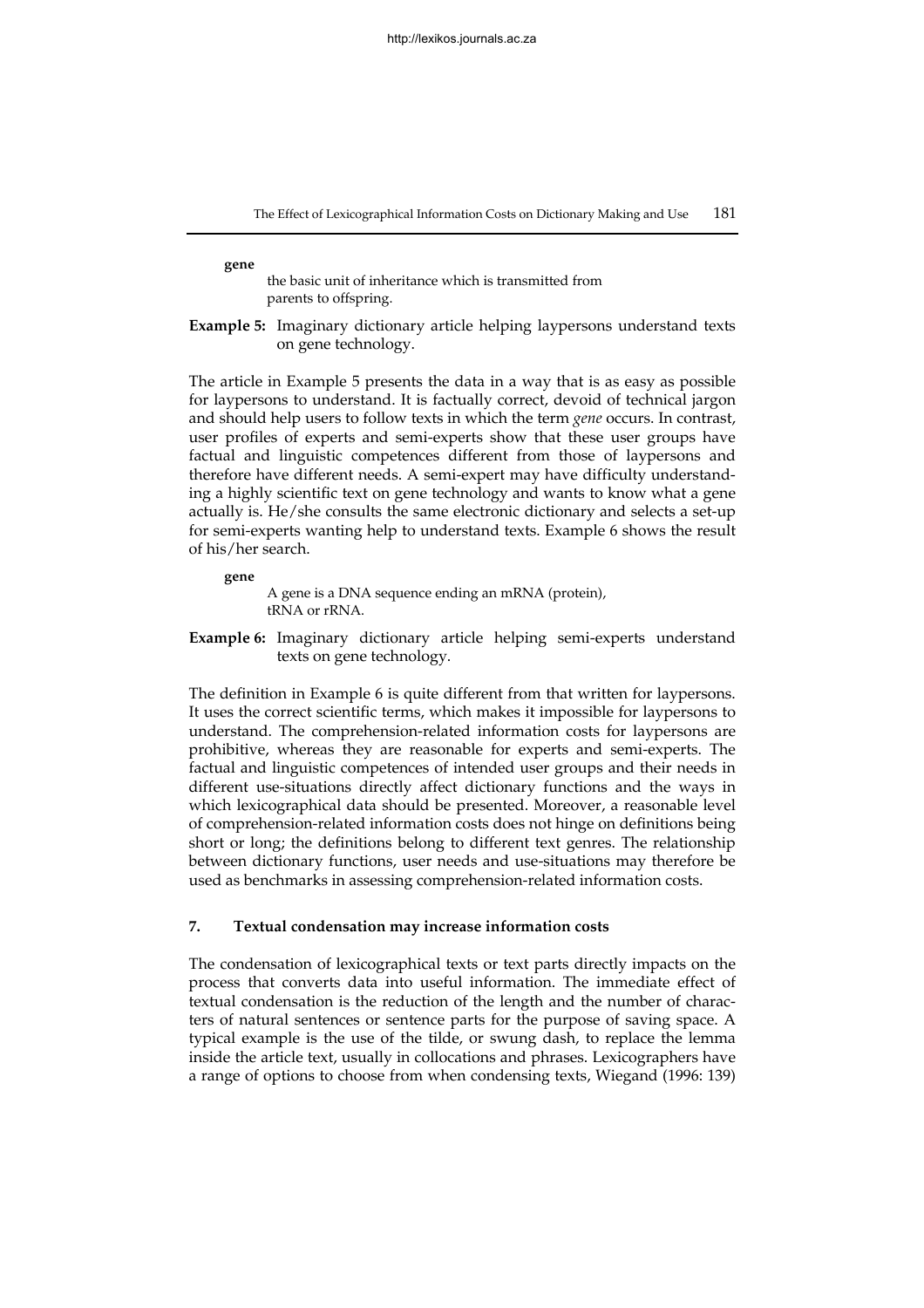offering the following list: shortening, abbreviating, omitting, shifting, substituting, summarizing and embedding. These condensing operations all involve different types of textual reduction and may be used in printed as well as electronic dictionaries; they are generally found in dictionary articles.

Seen from the user's point of view, condensing operations carried out in dictionary articles may be more or less successful. Some condensed texts are easy to decode, whereas others are difficult to understand. In any case, the reduction of natural sentences to shorter, non-natural sentences or fragments affects comprehension-related information costs, as illustrated in Example 7:

**hamstern** ['hamsten], <reg. Vb.; hat> umg. emot. neg. /jmd./  $\text{etw.} \sim \text{SYN}$   $\text{\'etw.}$  horten';  $\sim$  FELD I.16.2:  *Zucker, Mehl, Lebensmittel* ̴ **Hamster**

**Example 7:** Article from *De Gruyter Wörterbuch Deutsch als Fremdsprache* (2000).

The article in Example 7 clearly shows that the textual condensation carried out has resulted in non-natural text. The lexicographers may very well feel that their condensing operations (omission, abbreviating, and substituting) have been successful, but most users will probably disagree. The dictionary is intended for text production by learners of German as a foreign language and it seems reasonable to conclude that the comprehension-related information costs are high. In order to help users whose native language is not German, the dictionary contains a list of abbreviations used, but to be able to read the articles fairly easily, these non-native speakers have to learn and memorize no less than 144 abbreviations and their meanings. Even native speakers of German may find this arduous work. In dictionaries designed for the productive needs of non-native speakers of a particular language, non-natural texts or text parts in articles should be used sparingly and with due regard to the factual and linguistic competences identified in the user profile.

Dictionaries designed to provide assistance in communication-orientated use-situations such as text production often contain competence or editorial examples. As illustrated in Example 8, these examples show users how words can be used in connection with other words.

```
Wörterbuch […] 
ein medizinisches, englisches ̴ ; ein historisches, 
ein-, zweisprachiges ̴ ; […]
```
**Example 8:** Article excerpt from *De Gruyter Wörterbuch Deutsch als Fremdsprache* (2000).

Example 8 contains a typical instance of condensed items giving examples of use; the condensing operations carried out are omitting and substituting. The textual condensation has resulted in non-natural partial sentences, e.g. *ein medizinisches, englisches ~* instead of *ein medizinisches Wörterbuch oder ein englisches Wörterbuch*. And can non-native speakers of German really be blamed if,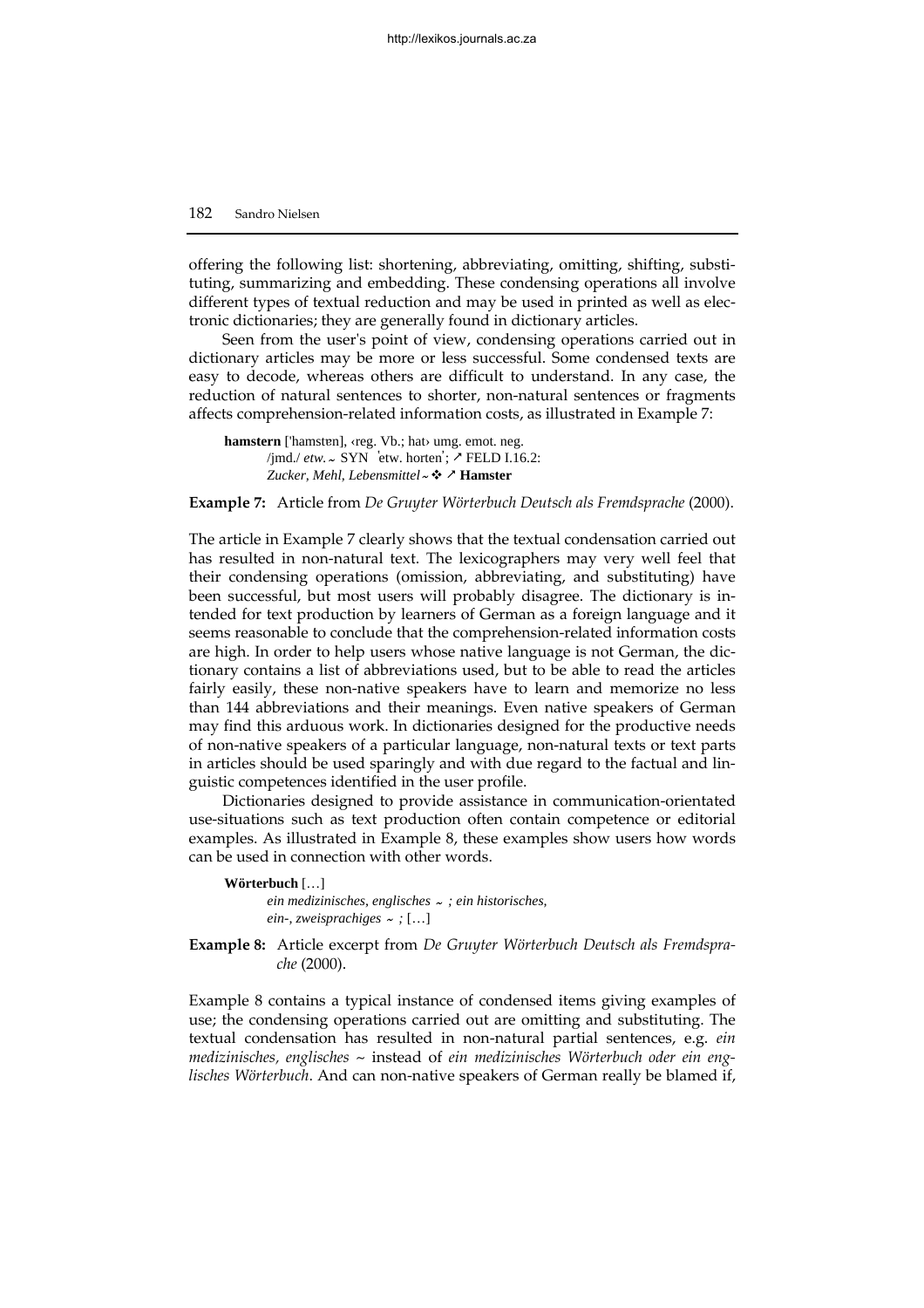after having consulted the above article, they produce words such as *ein-Wörterbuch* and *ein ein-Wörterbuch*? As the presentation of such examples in production dictionaries intended for learners of foreign languages burdens users with high information costs, lexicographers should not condense competence examples in this way.

There is no established and generally accepted yardstick for measuring textual condensation in dictionary articles. Nielsen (2002: 606) proposes the use of a *textual condensation ratio* as an indication of the degree of textual condensation carried out. The textual condensation ratio is calculated as the number of condensing operations divided by the number of elementary items in an article. Condensation ratios below 1 indicate that the number of condensing operations performed is smaller than the number of elementary items. In other words, not all elementary items have been condensed. In contrast, condensation ratios above 1 indicate that the number of condensing operations is larger than the number of elementary items. This means that at least one item has been subject to two or more condensing operations. Although this is a rather crude measure, it points to the level of textual condensation in dictionary articles and moreover also indicates whether this has a significant or insignificant effect on comprehension-related information costs.

# **8. Cross-references and data distribution affect dictionary use**

Lexicographical structures may be used to marshal a dictionary's data into fulfilling its function or functions. Two prominent structures are the distribution structure and the cross-reference structure. The former decides where in the dictionary data is placed, for instance some data about a term may be placed in an article and some in an outer text. The cross-reference structure, also known as the mediostructure, is a network structure that consists of the set of relations existing between data by way of cross-references. An analysis of these two structures involves access to and understanding of data, which in turn affect information costs.

Cross-references are widely used in dictionaries to help users acquire further information. It is possible to distinguish between different types of cross-references: cross-references within articles, cross-references from one article to another, cross-references from articles to outer texts or vice versa, crossreferences within outer texts, cross-references from one outer text to another, and cross-references to places outside the dictionary. Nielsen (1999: 98-99) shows that it may be beneficial to relate these types of cross-references to dictionary functions, summarized as follows:

- cross-references supporting comprehension
- cross-references supporting text production
- cross-references supporting translation
- cross-references supporting knowledge acquisition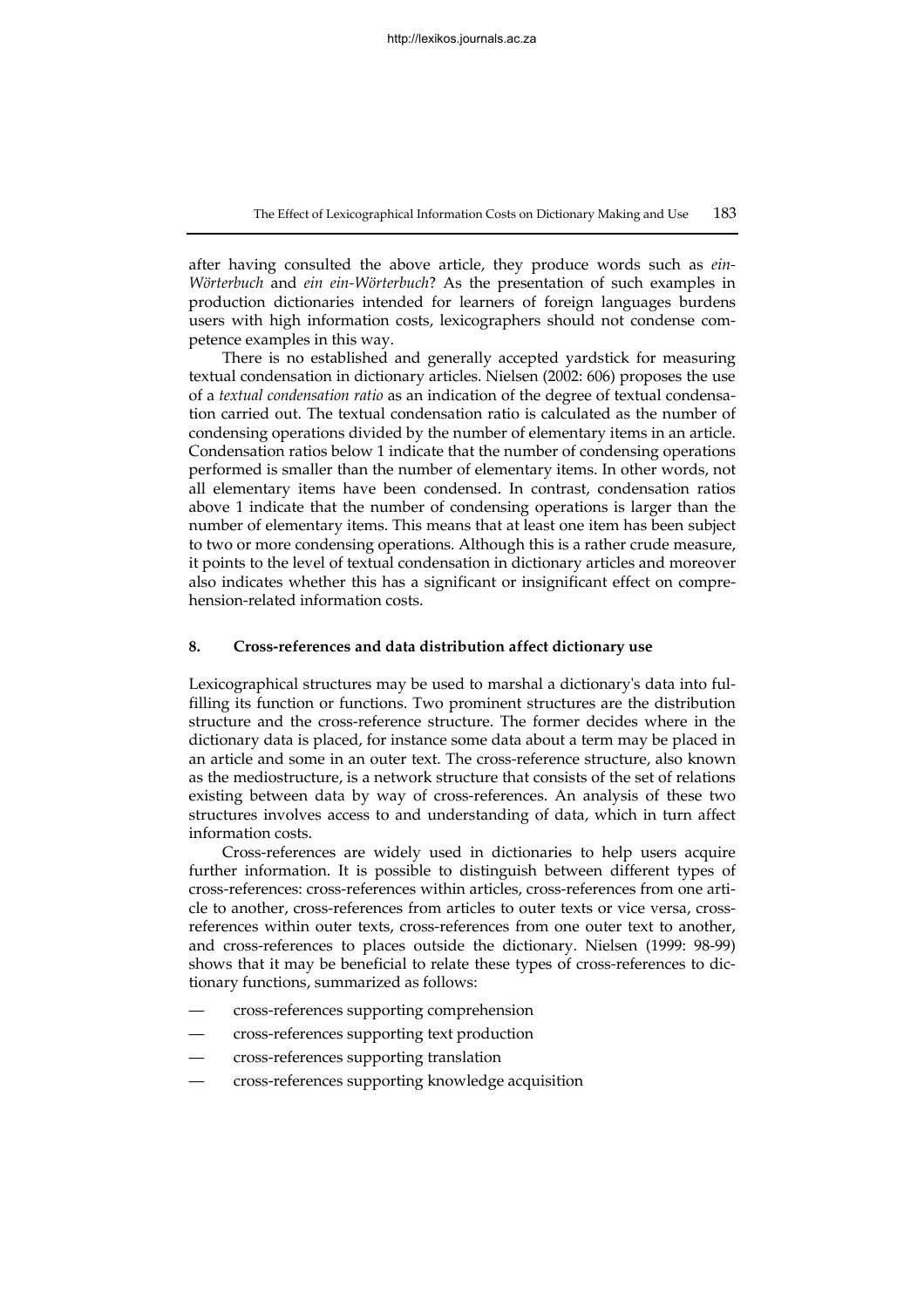Cross-references should not send users on random searches through the wordlist or outer texts. Information overload caused by never-ending cross-reference chains may cause users to end up perplexed and unsure of why they have been referred to different places in the dictionary and what the relationships are between the terms and data concerned. In such cases, temporal costs are involved and so are intellectual costs. One way to minimize lexicographical information costs is for lexicographers to use focused cross-references which support the principal function or functions of the dictionary in question. For example, dictionaries designed for translating may include function-related cross-references enabling users to establish links between data supporting the translation of texts. Lexicographers of polyfunctional dictionaries may elect to use cross-references supporting the primary function only.

Cross-references may be used to establish various types of relationships depending on the functions of dictionaries. One type is hierarchical relationships between lemmatized terms, which may help users understand texts or gain knowledge. It is important to remember that cross-references do not themselves create hierarchical relationships, but connect data in different places enabling users to recreate the relationships on the basis of the data and the links. Example 9 contains three articles illustrating this principle.

**defendant** *n* a party against whom a criminal charge or civil claim is made: compare PLAINTIFF.

**litigant** *n* a person engaged in a lawsuit.

**plaintiff** *n* somebody who brings a civil legal action against another in a court of law: compare DEFENDANT.

**Example 9:** Articles from *Penguin Office Dictionary* (2006).

Two of the articles in Example 9 contain cross-references to each other and help users to establish a relationship between the terms *defendant* and *plaintiff* from the data in the articles. However, the full potential of using cross-references to assist users in understanding conceptual relationships has not been realized. If the article **litigant** had contained cross-references to the other two articles and these in turn had referred to **litigant**, users would have been able to establish the hierarchical relationship between the three terms. The relationship represented by the data in the referential network would show a species–genus relation, with *litigant* as the generic term and *defendant* and *plaintiff* as specific terms (in this case co-hyponyms). This would have saved users the extra time and effort involved before deducing this terminological hierarchy on the basis of other data that would have to be gathered from elsewhere.

Hierarchical relationships may also be established in other ways depending on the distribution structure and dictionary functions. The data in Example 9 were distributed so that the three articles contain different explanatory data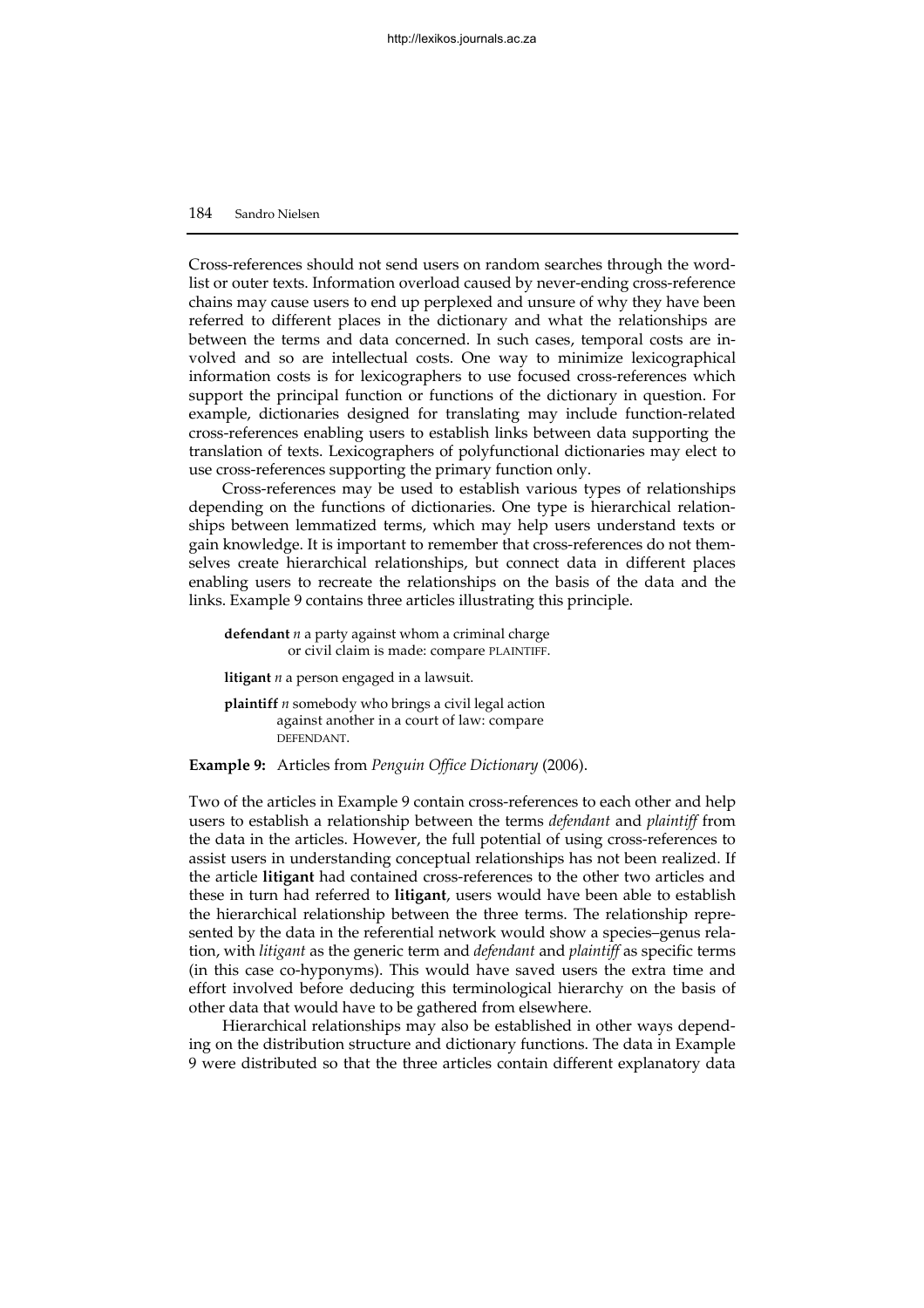with 'horizontal' cross-references between the specific terms. Another distribution structure may cause the data to be placed differently:

#### **defendant** *n* see LITIGANT.

**litigant** *n* A litigant is a person engaged in a lawsuit. A civil lawsuit involves two parties, a plaintiff, who brings a civil legal action against another party called a defendant. In a criminal case the prosecution brings a criminal charge against a party called a defendant.

**plaintiff** *n* see LITIGANT.

**Example 10:** Alternative arrangement of data in the articles shown in Example 9.

In the articles in Example 10, the distribution structure has resulted in two cross-reference articles and one synopsis article. Dictionaries designed for helping users to understand texts and develop knowledge may benefit from this type of arrangement where all explanatory data have been placed in one article, and where the cross-reference structure is 'vertical' or 'bottom-up', i.e. from the specific terms to the generic term. Users should be able to create the terminological hierarchy between the three terms without spending too much time and effort. Finally, signposts such as suprasegmental features, for instance italics or colour, could have been used to reduce the time spent on finding the terms *plaintiff* and *defendant* in the synopsis article.

Cross-references may be used to establish links between data in articles and in outer texts. The distribution structure may cause some of the data to be placed in, for instance, a subject-field component and not in the articles. Dictionaries designed for understanding and knowledge building will then need cross-references linking the data so that users may establish the relevant relationship. In some cases, explanatory data in subject-field components may supplement data in articles, and in other cases articles contain no explanatory data; the explanatory data are located in the subject-field component giving an introduction to or an overview of the subject-field treated by the dictionary. Example 11 contains articles and a relevant excerpt from a subject-field component illustrating the interrelationship of the distribution and linking of data.

> **Civil Division** *s* → §2 **Court of Appeal**  $s \rightarrow \S 2$ ;  $\S 14$ **Lord Justice of Appeal** *s* → §2; §14 **Master of the Rolls**  $s \rightarrow \S{2}$

#### **§2 Court of Appeal, Civil Division**

 The civil division of the appeal court ranks second in the English court hierarchy. Court of Appeal, Civil Division has only jurisdiction to hear civil appeal cases from England and Wales appealed from the High Court and county courts. The president of the court is the **Master**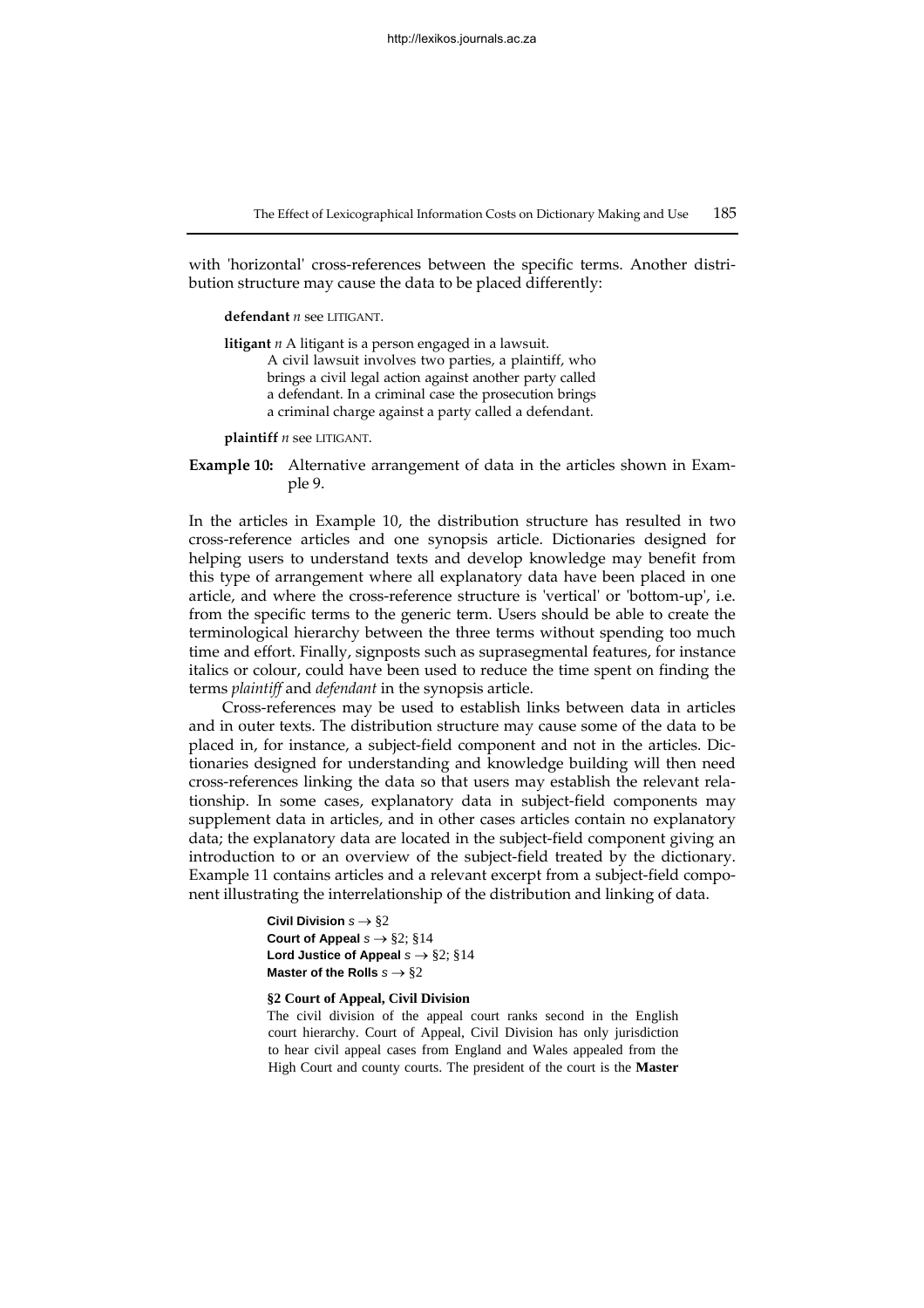**of the Rolls**, and the ordinary appeal judges are called **Lords Justices of Appeal**. Appeal cases are normally heard by 3 judges and appeal lies to the House of Lords if permission to appeal is granted by either the Court of Appeal or the House of Lords.

## **Example 11:** Articles and excerpt from subject-field component in *Engelsk– Dansk Juridisk Basisordbog* (1993).

The four articles in Example 11 are shown as they appear in the dictionary. They do not contain any explanatory, factual data but only cross-references to numbered sections in the subject-field component where the necessary data are given. (Note that this dictionary was designed for Danish users and the subjectfield component is written in Danish but has, for practical reasons, been translated into English.) Section 2 of the subject-field component explains the term *Court of Appeal, Civil Division* and the relevant judges. Accordingly, the data fulfil a cognition-orientated function. Moreover, the original Danish text suggests possible translations of the boldface terms, thereby fulfilling a communication-orientated function (*the president* and *ordinary appeal judges*).

Cross-references that support understanding and knowledge development need to work optimally, and lexicographers should carefully consider the search process involved. The cross-reference article **Civil Division** directly specifies its destination, i.e. a numbered section in the subject-field component. The purpose of the article is to give information about the lemma, referring users to a place in an outside text where the relevant data are located. As *§2* in the subject-field component deals with the concept of the *Court of Appeal, Civil Division* in an overall way, this type of cross-reference may be called direct. The last two articles in Example 11 contain indirect cross-references because their addresses indicate the location of an overall text part within which the actual addresses are located. The purpose of the article **Master of the Rolls** is to explain the lemma to users by referring them to a place in the outer text. The direct cross-reference address is *§2*, and the indirect address of *Master of the Rolls* is the identical linguistic unit written in boldface in that section. In order to facilitate access the subject-field component is divided into numbered sections with headlines in boldface and all addresses inside these sections are also written in boldface. This reduces the time spent by users searching for sections and terms explained within sections.

Hierarchical relationships do not only involve genus–species relations. Cross-references may also be used to establish links enabling users to create part–whole relations and generic topic–proper name relations. Moreover, cross-references can be used to link data describing non-hierarchical relationships such as sequential relations. Schaeder (1995: 131-132) shows that two types of sequential relationships are relevant: those based on the linear progression of actions, events, etc. in time or space, and those based on thematic connections (see also Nielsen 1999: 104-105). No matter which function crossreferences and the distribution of data support, it is imperative that lexicogra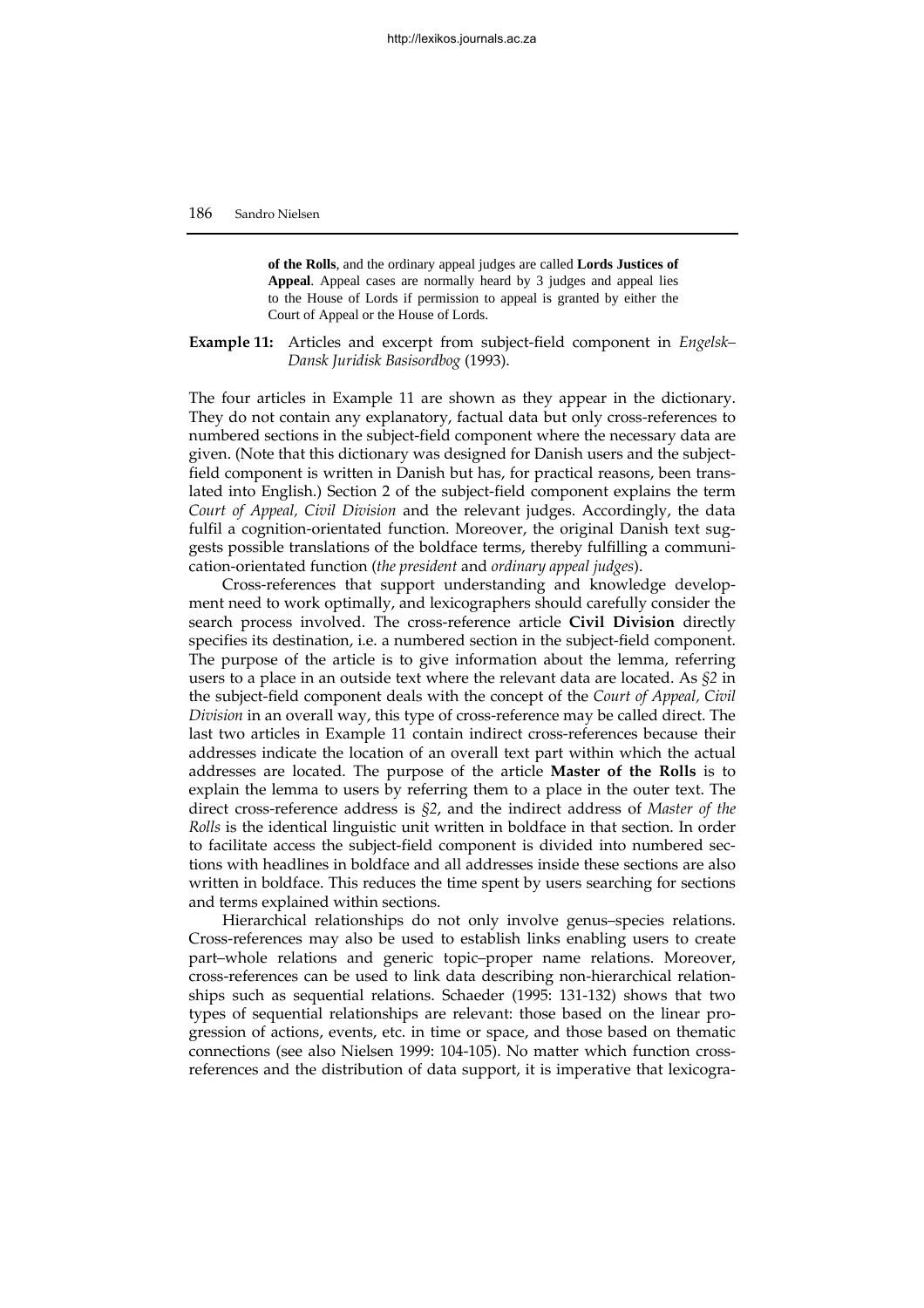phers take care to provide the data in the articles or outer texts necessary for users to establish the hierarchical or sequential relationships. The underlying principle should be that users experience a positive informative value every time explicit cross-references are followed so that any information costs are part of the natural flow of the process.

# **9. The dual function of lexicographical information costs**

The concept of lexicographical information costs is applicable in a range of situations. Its main operative feature is that it has dual applicability in a temporal sense: it can be applied to the time before and the time after the completion of dictionaries. *Retrospective application* is mainly descriptive because it refers to situations that occur after the completion and publication of dictionaries and relates to lexicographical tools already in existence. Examples of retrospective application are: dictionary reviews, metalexicographical analyses and academic descriptions of dictionaries. Reviewers may assess dictionaries on the basis of search-related and comprehension-related information costs in addition to other relevant criteria and issues; and metalexicographers may analyze existing dictionaries and draw attention to positive and negative cost effects.

*Prospective application* is generally generative as it refers to situations before the completion and publication of dictionaries and relates to the production of future lexicographical tools. Examples of prospective application are: the planning phase and the compilation phase of dictionaries. Practical lexicographers may prepare instructions for the dictionary work designed to keep information costs at a reasonable level in respect of all the intended dictionary functions and user groups. Theoretical lexicographers may develop new principles for dictionary compiling, making it possible to reduce functionrelated information costs relative to existing levels and propose new standards for measuring information costs. To sum up, the concept of lexicographical information costs applies to diverse situations that permeate the world of dictionaries, whether such costs go unnoticed or disrupt the natural flow of dictionary consultation, analysis, research or assessment.

#### **10. Conclusion**

When we analyze, compile, research or use dictionaries, lexicographical information costs are implicitly or explicitly part of what we do. Users of dictionaries often choose their favourite among their dictionaries when they need help to solve specific problems in specific types of use-situations. Their choice normally depends on the ease and convenience they know or believe are associated with a particular dictionary. Users within the relevant user group elect to consult *Encyclopedia Britannica 2007 Children's Encyclopedia* instead of *Encyclopedia Britannica*, because they know or believe that they can find answers to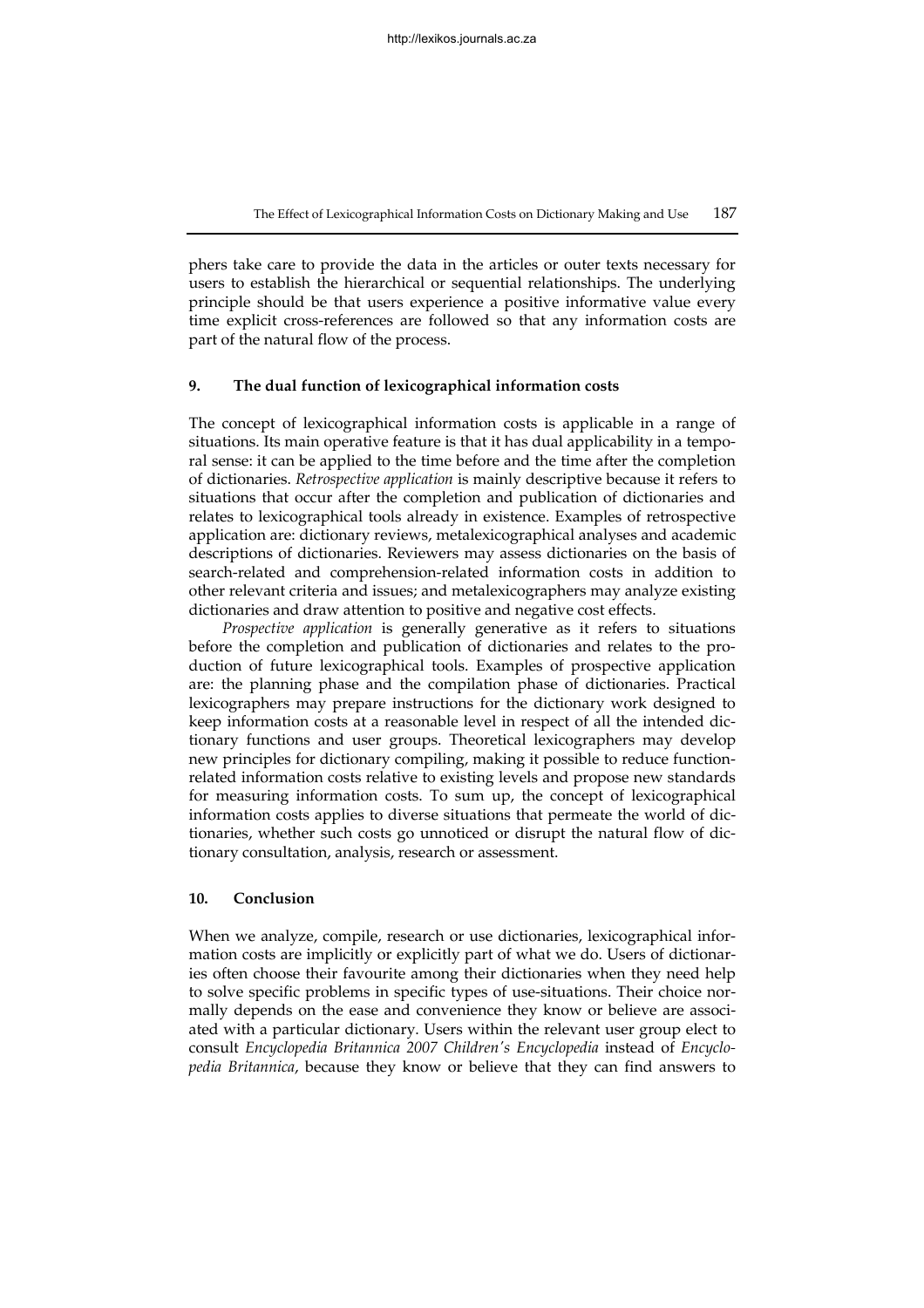their questions without incurring unreasonably high information costs. Lexicographers should strive to present the data in their dictionaries in such a way that users feel they find answers to their questions easily and gain useful knowledge by consulting the dictionaries. Owing to their very nature lexicographical information costs cannot be eliminated, but it is appropriate to draw attention to the fact that prudent and proper consideration may result in a reasonable cost level not seriously affecting the use of dictionaries.

In assessing lexicographical information costs, several factors come into play. Whether costs are high or low in a given situation depends on several interrelated factors, such as the user group, the factual and linguistic competences of users, the structure of data in articles and outer texts, the time it takes to locate the data, the degree of the condensation of data, the distribution of data and the links connecting them. A number of yardsticks have been proposed for measuring search-related and comprehension-related information costs in an attempt to answer the question: how easy (or difficult) is it for users to find and understand the data presented? It has thus been possible to lay the foundation for a framework for evaluating lexicographical information costs for the purpose of dictionary making, use, analysis and research.

## **References**

#### **Dictionaries**

- *De Gruyter Wörterbuch Deutsch als Fremdsprache* 2000 = **Kempcke, Günther (Ed.).** 2000. Berlin/New York: De Gruyter.
- *Dictionary of Banking and Financial Services* 1985 = **Rosenberg, Jerry M.** 1985. New York: John Wiley & Sons.

*Encyclopedia Britannica* 2007 = **Encyclopedia Britannica, Inc.** 2007.

*Encyclopedia Britannica 2007 Children's Encyclopedia* 2007 = **Encyclopedia Britannica, Inc.** 2007.

*Engelsk–Dansk Juridisk Basisordbog* 1993 = **Nielsen, Sandro.** 1993. Copenhagen: Munksgaard.

- *English–Danish Accounting Dictionary* 2005–2008 = **Nielsen, Sandro, Lise Mourier and Henning Bergenholtz.** 2005–2008. http://www.regnskabsordbogen.dk/regn/gbgb/gbregn.aspx [25 August 2008].
- *Oxford Advanced Learner's Dictionary* 2005 = **Wehmeier, Sally (Ed.).** 2005. Oxford: Oxford University Press.

*Penguin Office Dictionary* 2006 = **Allen, Robert (Ed.).** 2006. London: Penguin Books.

*Routledge Dictionary of Economics* 2002 = **Rutherford, Donald.** 2002. London/New York: Routledge.

## **Other literature**

**Bergenholtz, Henning and Uwe Kaufmann.** 1997. Terminography and Lexicography. A Critical Survey of Dictionaries from a Single Specialised Field. *Hermes* 18: 91-125.

**Bergenholtz, Henning and Sandro Nielsen.** 2006. Subject-field Components as Integrated Parts of LSP Dictionaries. *Terminology* 12(2): 281-303.